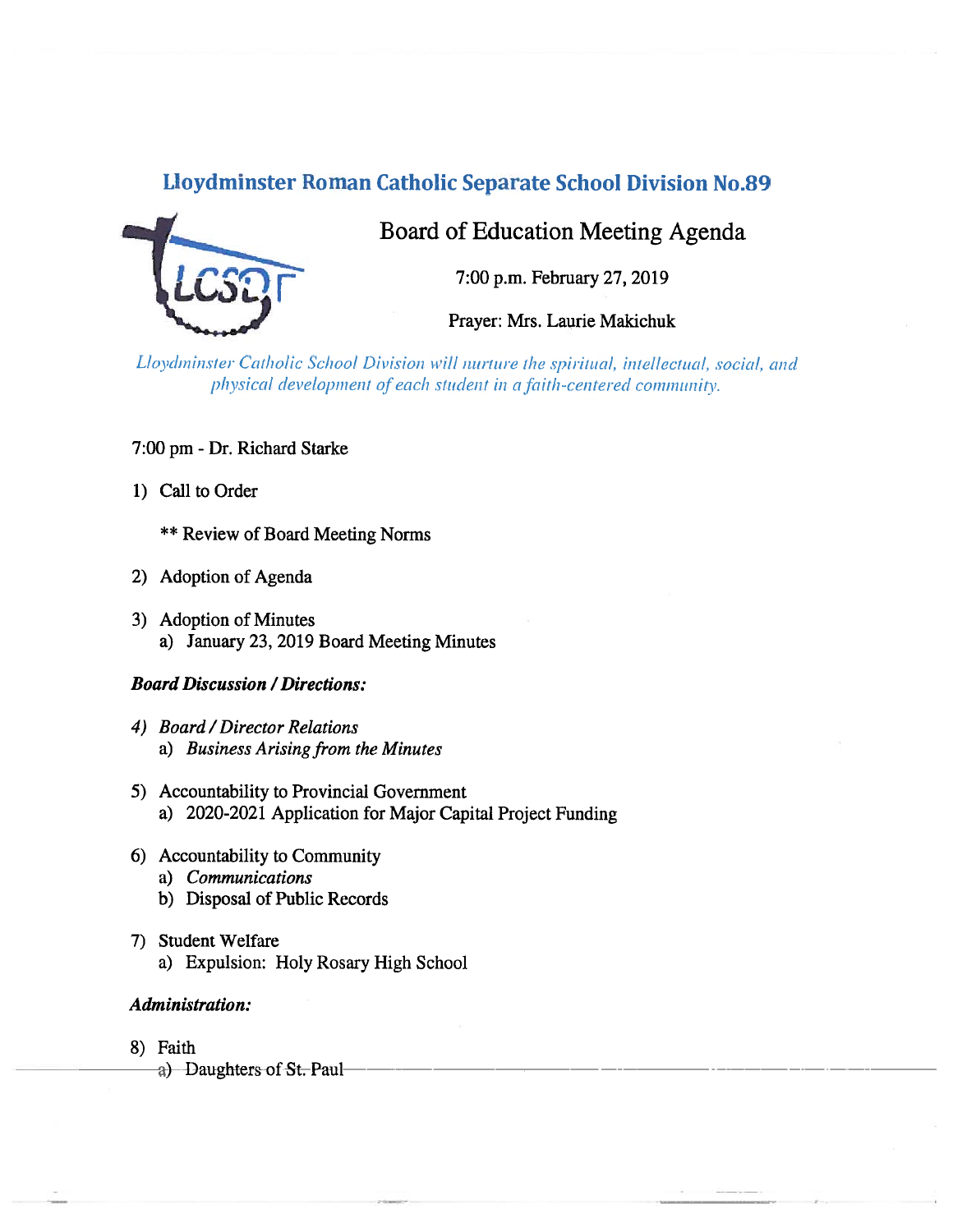- 9) Educational Leadership
	- a) Nominee for Excellence in Catholic Education Awards
- 10) Personnel Management
	- a) Personnel Report
- 11) Information Items

 $\leftrightarrow$ 

# 12) Correspondence

- a) LCSD Teacher In The Mix for PM Teaching Award
- b) CCSTA Justice James Higgins Award Winner: Tony Sykora

\_\_\_\_

والمراجع والمسترد والمسو

13) Identification of Emergent Items

14) Closing Prayer

15) Adjournment

# March Prayer: Mrs. Paula Scott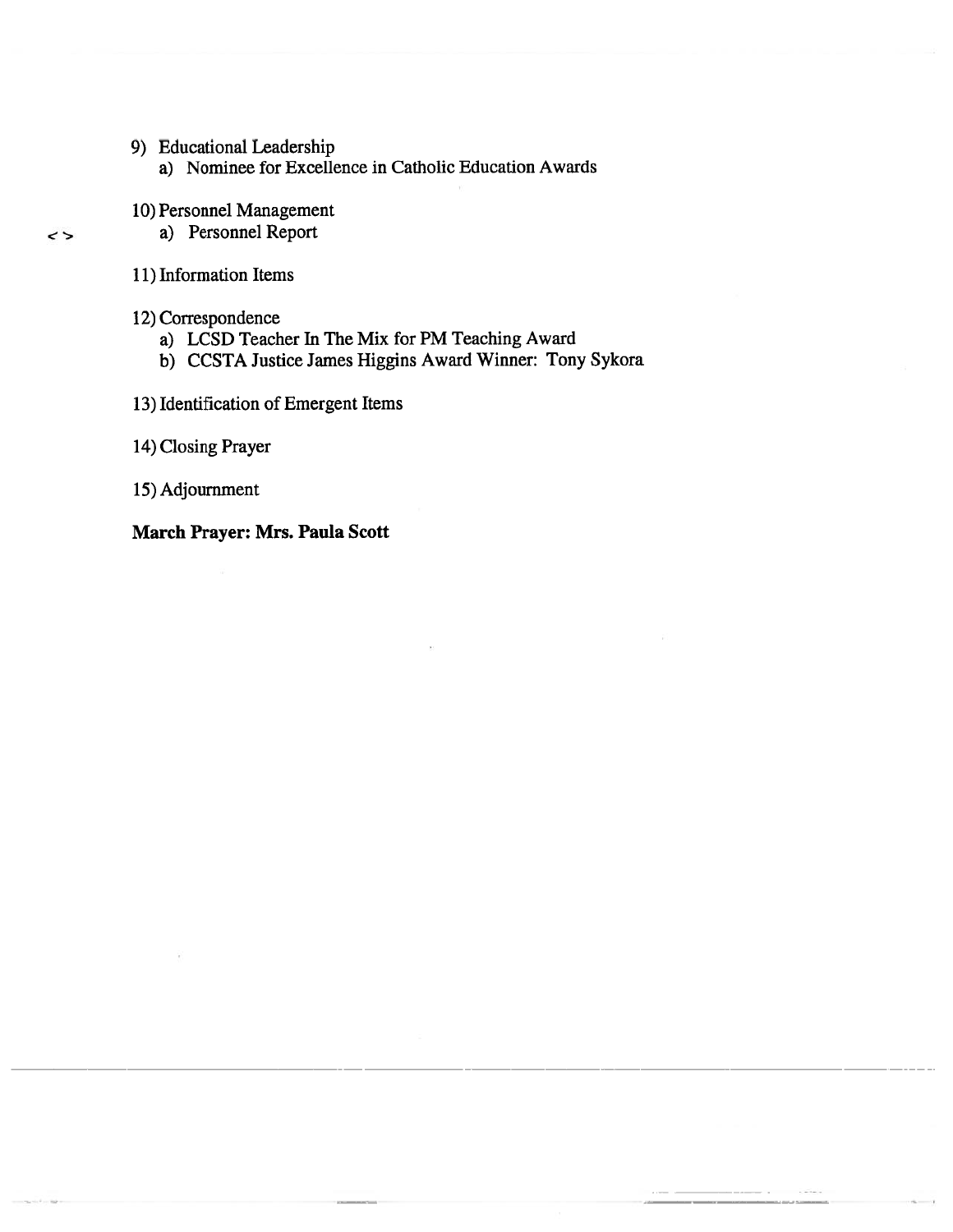#### LLOYDMINSTER R.C.S.S.D. #89

#### MINUTES OF THE REGULAR BOARD MEETING

#### Wednesday, February 27,2019

TIME AND PLACE: The meeting commenced at 7:09 p.m. in the Board Room.

| Mrs. Paula Scott (Chair) |
|--------------------------|
| Mrs. Michelle Rusteika   |
| Mrs. Jill Wytrykusz      |
| Mrs. Erin MacDuff        |
| Mr. Calvin Fendelet      |
| Mr. Chris Carnell        |
| Mrs. Laurie Makichuk     |
|                          |

Mr. Nigel McCarthy, Director of Education Mrs. Melanie Stelmaschuk, Chief Financial Officer Ms. Glenda Kary, Deputy Director of Education Mr. Kevin Kusch, Deputy Director of Learning (arrived at 7:34 pm)

Prayer led by Mrs. Laurie Makichuk

Funding

| 19/02/27-01 | Mrs. Laurie Makichuk moved that the Board of Education adopt |
|-------------|--------------------------------------------------------------|
| Agenda      | the agenda, as presented.                                    |

### **CARRIED**

| 19/02/27-02             | Mr. Calvin Fendelet moved that the Board of Education         |
|-------------------------|---------------------------------------------------------------|
| <b>January 23, 2019</b> | approve January 23, 2019 Board Meeting minutes, as presented. |
| <b>Minutes</b>          |                                                               |

#### CARRIED

19/02/27-03 Mrs. Erin MacDuff moved that the Board of Education 2020-2021 approve the 2020-2021 Application for Major Capital Project Application for Funding, as presented. Major Capital

#### **CARRIED**

19/02/27-04 Mrs. Jill Wytrykusz moved that the Board of Education **Disposal of** approve the disposal of public documents, as presented. Public Documents

#### **CARRIED**